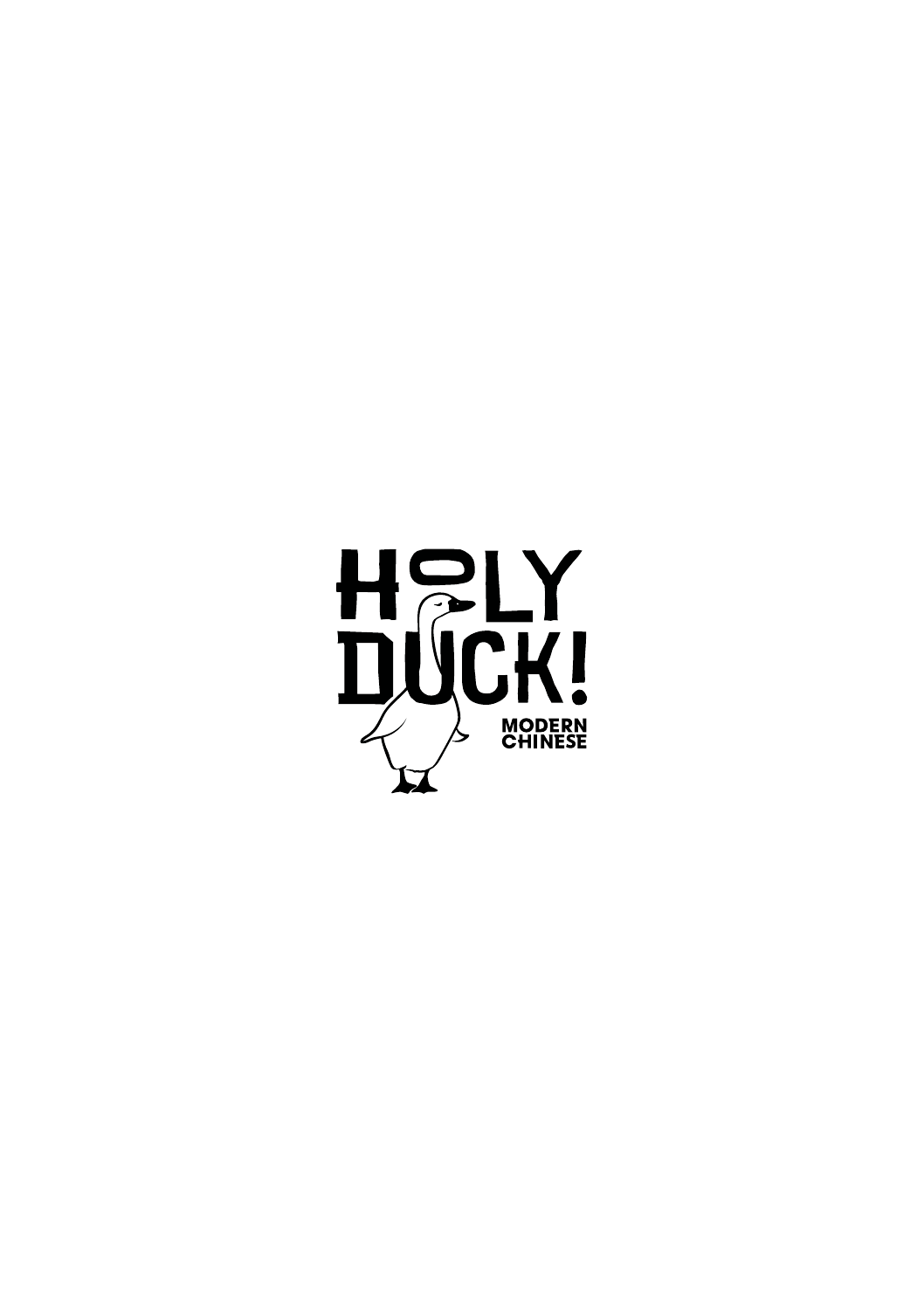# **THE DUCKLING - LUNCH ONLY -**

**\$44 PER PERSON (minimum 2)**

# **ENTRÉE**

### **DUCK YEAH SPRING ROLLS / VEGETABLE SPRING ROLLS**

roast Holy Duck & vegetables with chilli plum dipping sauce.

# **MAINS**

# **CRISPY HOLY DUCK (WITH PANCAKES)**

served with hoisin sauce, cucumber & leek.

**OR ROAST HOLY DUCK (WITH NO PANCAKES)**

**STIR-FRIED VEGETABLES / STEAMED CHINESE BROCCOLI**

# **DESSERT**

# **ICE CREAM**

vanilla / chocolate / green tea / mandarin sorbet / taro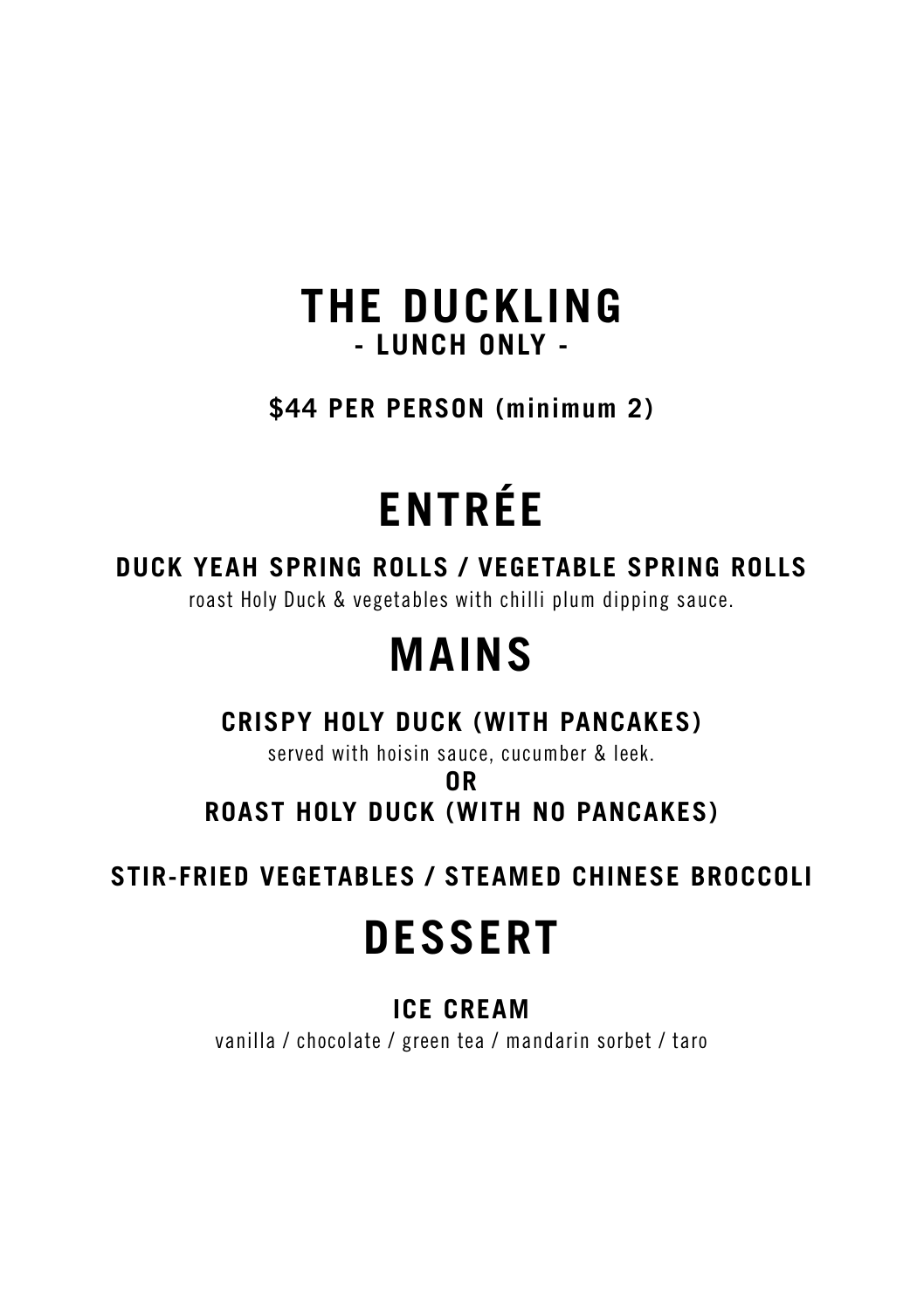# **WHAT THE DUCK**

**\$72 PER PERSON (minimum 2)**

# **ENTRÉE**

### **STEAMED DIM SUM PLATTER**

selection of prawn har gow, vegetable dumplings, chicken siu mai and prawn & chive dumplings.

# **CRISPY CALAMARI**

wok-fried with cornflakes, fried onion, desiccated coconut, breadcrumbs & chopped red chilli.

# **MAINS**

# **OPTION1**

## **CRISPY HOLY DUCK (WITH PANCAKES)**

served with hoisin sauce, cucumber & leek.

#### **OR**

## **ROAST HOLY DUCK (WITH NO PANCAKES)**

**DUCK SAN CHOI BAO** with yellow pickles, chilli, basil & water chestnuts.

> **HANDMADE PINK SALT & BLACK SESAME EGG & SPINACH TOFU**

> > **JASMINE RICE**

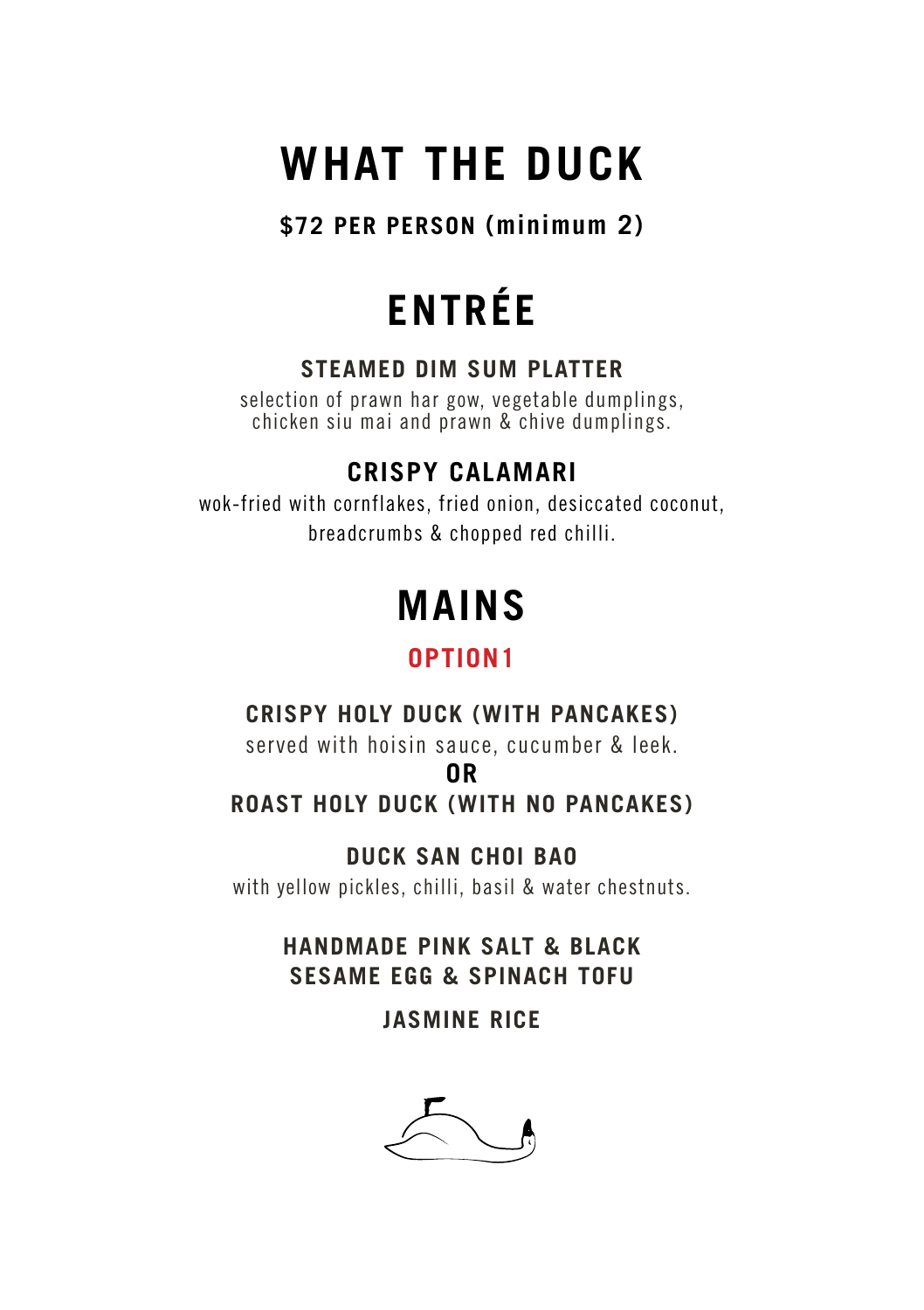

## **OPTION 2**

### **CRISPY HOLY DUCK (WITH PANCAKES)**

served with hoisin sauce, cucumber & leek.

### **OR**

**ROAST HOLY DUCK (WITH NO PANCAKES)**

### **PORK DELIGHT**

BBQ char siu & roast pork belly.

### **STIR FRIED GREEN BEANS**

with chicken mince.

### **JASMINE RICE**

# **DESSERT**

#### **ICE CREAM**

vanilla / chocolate / green tea / mandarin sorbet/ taro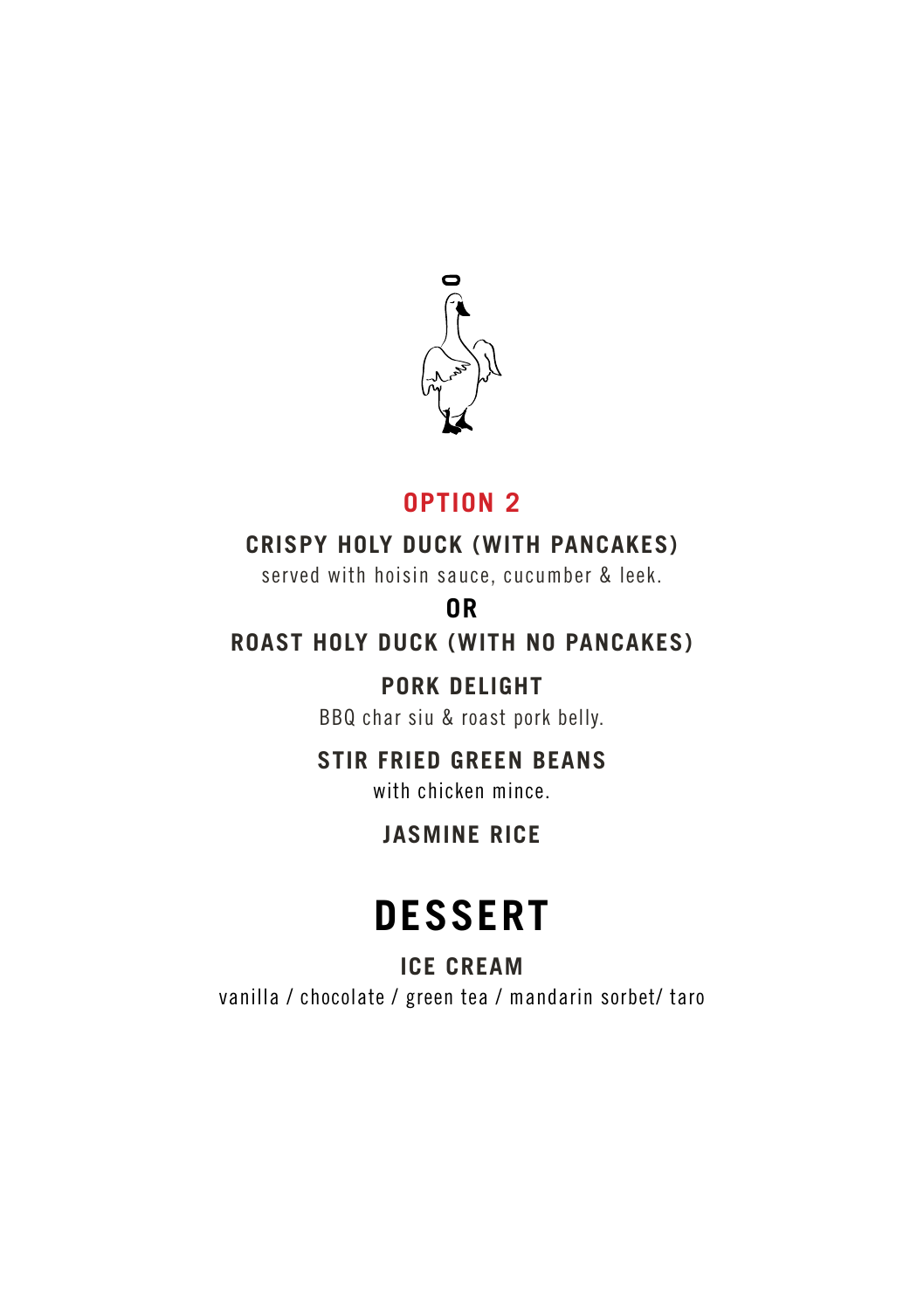# **THE HOLY DUCK**

**\$90 PER PERSON (minimum 4)**

# **ENTRÉE**

## **STEAMED DIM SUM PLATTER**

selection of prawn har gow, vegetable dumplings, chicken siu mai and prawn & chive dumplings.

# **CRISPY CALAMARI**

wok-fried with cornflakes, fried onion, desiccated coconut, breadcrumbs & chopped red chilli.

# **DUCK YEAH SPRING ROLLS / VEGETABLE SPRING ROLLS**

roast Holy Duck & vegetables with chilli plum dipping sauce.

# **MAINS**

# **OPTION1**

# **CRISPY HOLY DUCK (WITH PANCAKES)**

served with hoisin sauce, cucumber & leek.

### **OR**

# **ROAST HOLY DUCK (WITH NO PANCAKES)**

# **DUCK SAN CHOI BAO**

with yellow pickles, chilli, basil & water chestnut.

### **HANDMADE PINK SALT & BLACK SESAME EGG & SPINACH TOFU**